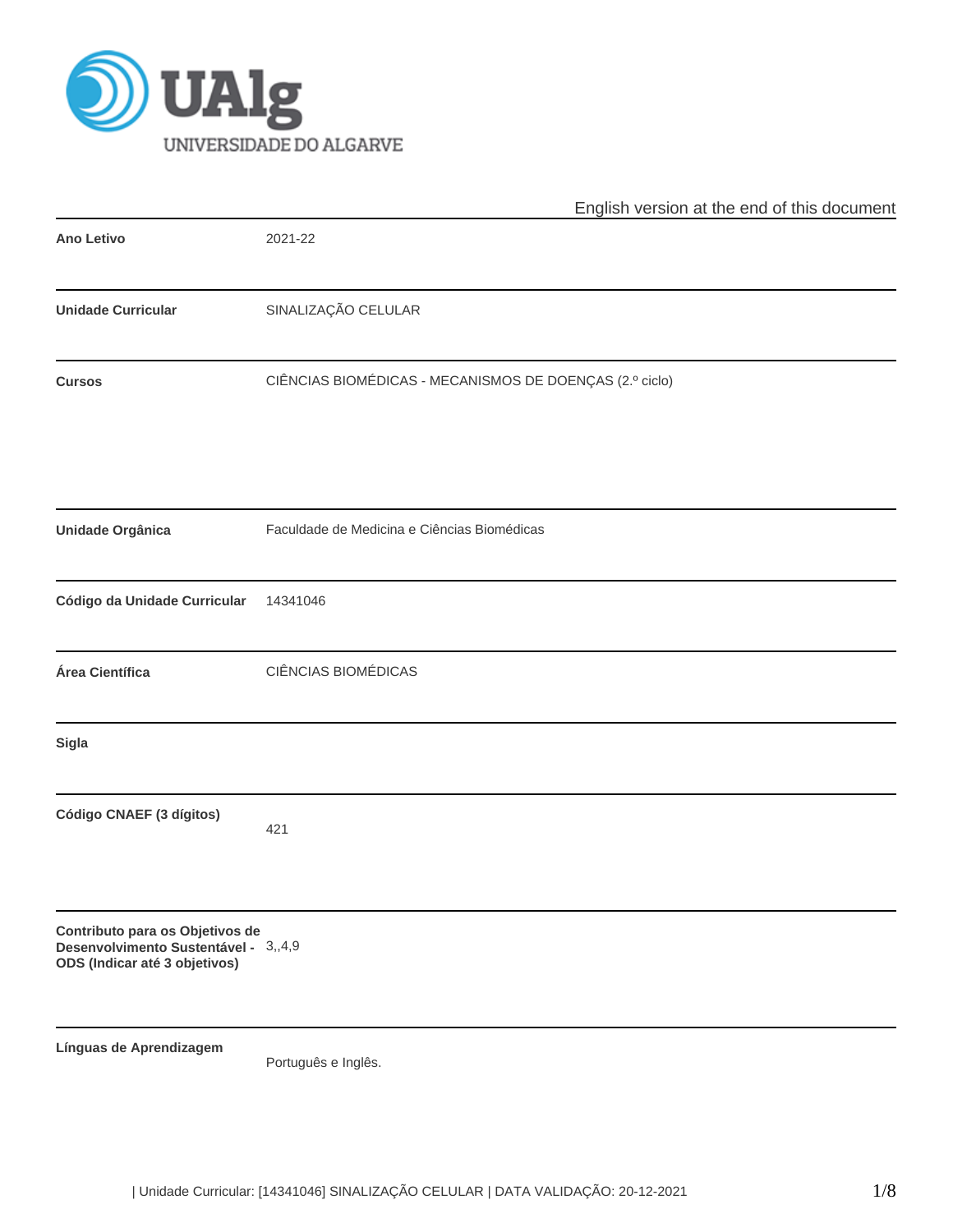

**Modalidade de ensino**

Presencial.

**Docente Responsável** Inês Maria Pombinho De Araújo

| <b>DOCENTE</b>                 | <b>TURMAS</b><br><b>TIPO DE AULA</b> |             | <b>TOTAL HORAS DE CONTACTO (*)</b> |  |  |
|--------------------------------|--------------------------------------|-------------|------------------------------------|--|--|
| Inês Maria Pombinho De Araújo  | $S \cdot T \cdot TP$                 | T1: TP1: S1 | 15T; 5TP; 5S                       |  |  |
| Wolfgang Alexander Link        | S: T: TP                             | T1:TP1:.S1  | 5T: 10TP: 5S                       |  |  |
| SERGIO JERONIMO RODRIGUES DIAS |                                      | :S1         |                                    |  |  |

\* Para turmas lecionadas conjuntamente, apenas é contabilizada a carga horária de uma delas.

| <b>ANO</b> | <b>PERIODO DE FUNCIONAMENTO*</b> | <b>HORAS DE CONTACTO</b> | <b>HORAS TOTAIS DE TRABALHO</b> | <b>ECTS</b> |
|------------|----------------------------------|--------------------------|---------------------------------|-------------|
|            |                                  | 20T; 15TP; 10S           | 168                             |             |

\* A-Anual;S-Semestral;Q-Quadrimestral;T-Trimestral

#### **Precedências**

Sem precedências

#### **Conhecimentos Prévios recomendados**

Biologia Celular e Bioquímica.

# **Objetivos de aprendizagem (conhecimentos, aptidões e competências)**

Pretende-se que os alunos adquiram um conhecimento detalhado das bases moleculares dos mecanismos envolvidos no controlo das respostas celulares a factores internos e externos capazes de afectar o seu funcionamento. Deste modo, assegura-se que compreendam a transduc¿a¿o de sinal num organismo multicelular e como falhas nesse processo possam estar na origem de perturbações funcionais ou na ge¿nese de uma ce¿lula cancerosa. Simultaneamente pretende-se que os alunos desenvolvam competências na interpretação de artigos cienti¿ficos publicados em revistas internacionais, bem como na sua exposição e apresentação entre pares. É ainda objectivo desta unidade curricular que os alunos adquiram aptidões na identificação dos desafios actuais em Biomedicina relacionados com alterações na sinalização celular.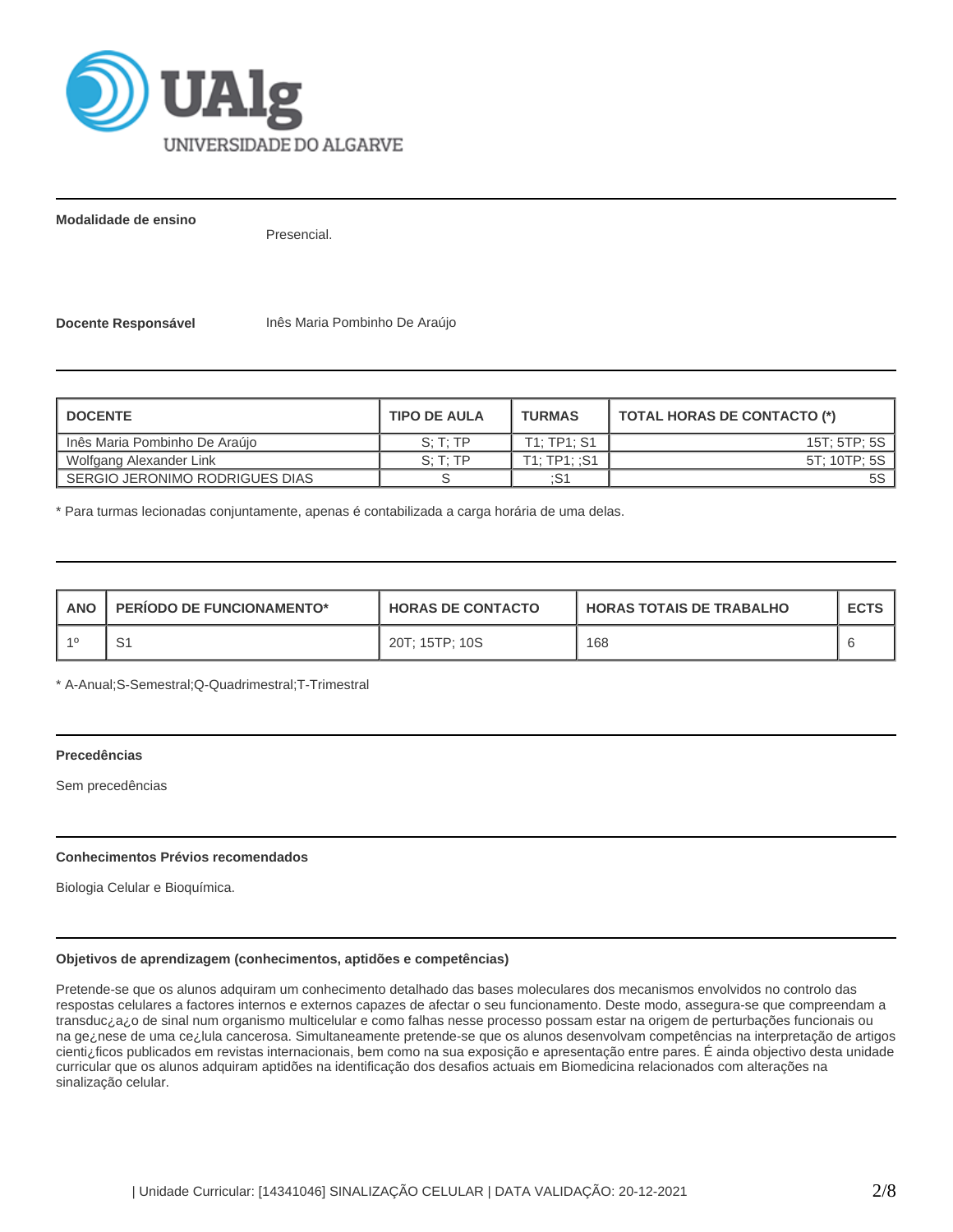

#### **Conteúdos programáticos**

PRINCÍPIOS FUNDAMENTAIS DE SINALIZAÇÃO CELULAR E TRANSDUÇÃO DE SINAL: Mole¿culas de sinalizac¿a¿o (extra e intracelulares); Mensageiros secunda¿rios e tercia¿rios; Receptores (de membrana e intracelulares); Cinases e fosfatases; Modificac¿o¿es pós-traducionais; mole¿culas adaptadoras; Processamento de sinal e fluxo de informação.

VIAS DE SINALIZAÇÃO: sinalização mediada por cálcio; via do AMP cíclico (e sinalização por outros nucleótidos cíclicos). Sinalização pela via das MAP cinases; via PI3K-Akt; via da mTOR. Sinalização Hedgehog e Wnt. Sinalização por proteólise (Notch e outros). Sinalização por receptores intracelulares. Outras vias.

PROCESSOS DE SINALIZAÇÃO: vias que controlam a proliferação celular; divisão celular, crescimento celular e metabolismo; migração; especificação celular; morte celular programada. Exemplos de processamento de sinal (fisiológico e aberrante): sinalização por receptores

#### **Metodologias de ensino (avaliação incluída)**

1. Métodos de ensino

Aulas teóricas: Aprendizagem de conceitos ema aulas expositivas com suporte em slides e bibliografia

Aulas teórico-práticas: apresentação e discussão de artigos científicos

Seminários: aprofundamento e consolidação de conhecimentos com base em exemplos de trabalhos de investigação proferidos por investigadores na área de sinalização celular.

2. Assiduidade: As aulas são de frequência obrigatória (assiduidade obrigatória a 80% das aulas). O incumprimento da assiduidade implica não estar admitido a realizar exame e não obter aprovação à unidade curricular.

#### 3. Avaliação

A nota final (0-20 valores, mínimo de 9,5 valores para aprovação final e em cada elemento de avaliação) compreende os seguintes elementos/ ponderações:

- Exame (50%) + minitestes (25%).

- Apresentação e discussão de artigos científicos (25% da nota final).

É obrigatória a realização de todos os elementos de avaliação; a sua não-realização implica não obter aprovação à unidade curricular.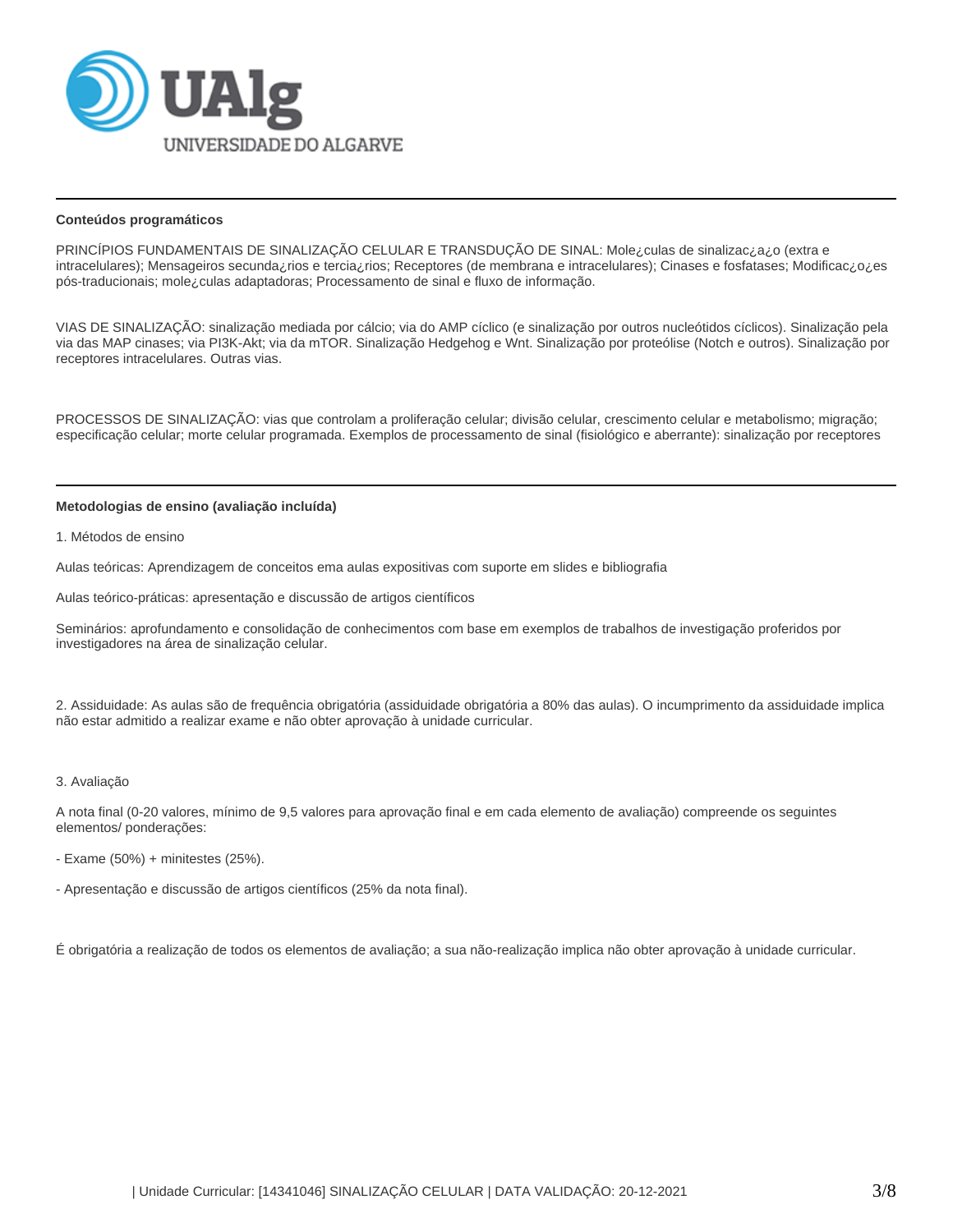

# **Bibliografia principal**

Molecular Biology of the Cell - Bruce Alberts, Alexander Johnson, Julian Lewis, Martin Raff, Keith Roberts, Peter Walter. 6th edition 2014. WW Norton & Company.

Cellular Signal Processing ¿ Friedrich Marks, Ursula Klingmüller, Karin Müller-Decker. 2<sup>nd</sup> Edition, 2017, Garland Science.

Cell Signaling ¿ Wendell Lim, Bruce Mayer. 1st Edition, 2014, Garland Science.

Signal Transduction: Principles, Pathways and Processes ¿ Lewis Cantley, Tony Hunter, Richard Sever, Jeremy Thorner. 1st Edition, 2014, Cold Spring Harbor Laboratory Press.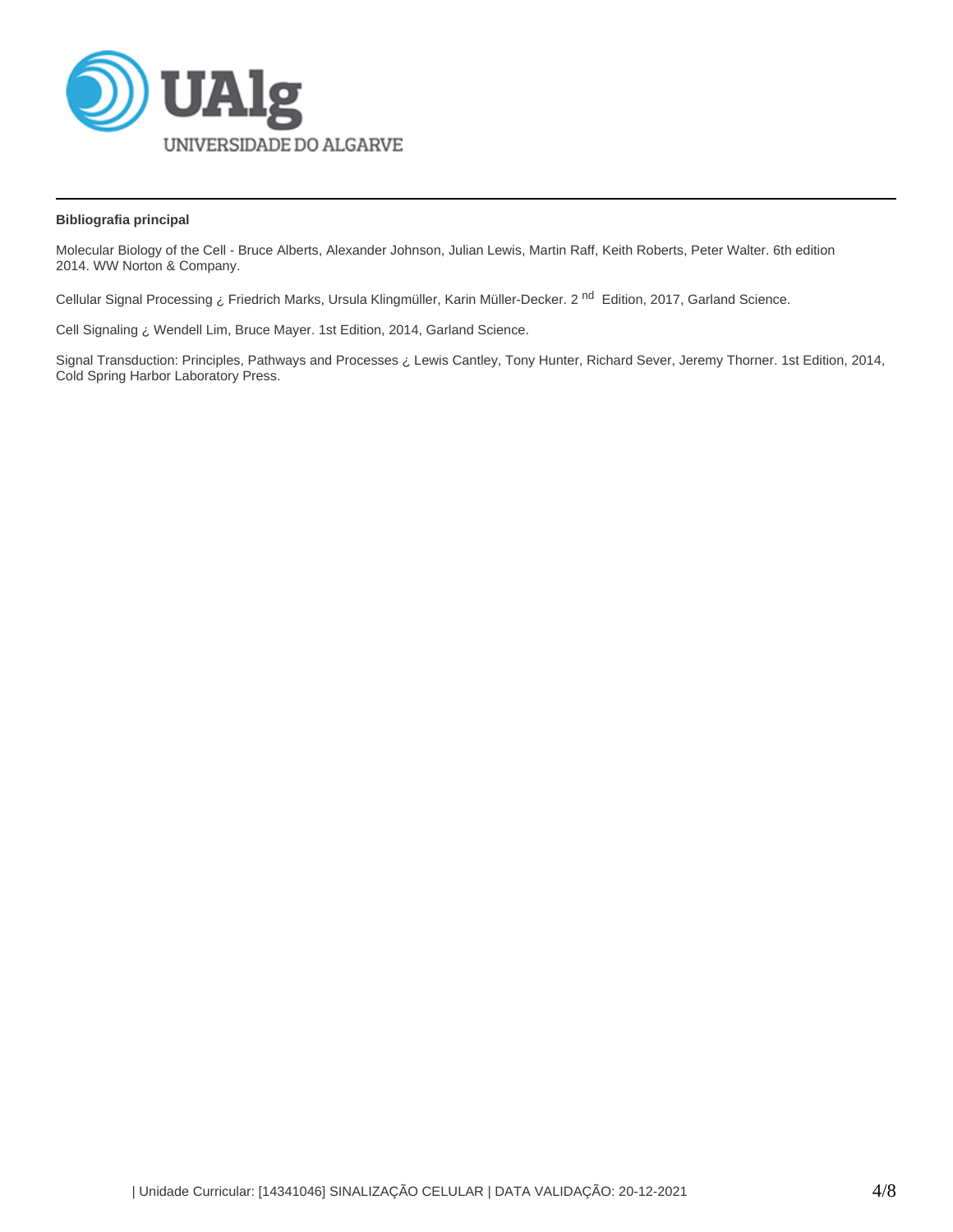

| <b>Academic Year</b>                                                                                   | 2021-22                                     |
|--------------------------------------------------------------------------------------------------------|---------------------------------------------|
|                                                                                                        |                                             |
| <b>Course unit</b>                                                                                     | <b>CELL SIGNALLING</b>                      |
| <b>Courses</b>                                                                                         | <b>BIOMEDICAL SCIENCES</b><br>Common Branch |
| <b>Faculty / School</b>                                                                                |                                             |
| <b>Main Scientific Area</b>                                                                            |                                             |
| Acronym                                                                                                |                                             |
| <b>CNAEF</b> code (3 digits)                                                                           | 421                                         |
| <b>Contribution to Sustainable</b><br><b>Development Goals - SGD</b><br>(Designate up to 3 objectives) | 3,4,9                                       |
| Language of instruction                                                                                | Portuguese and English.                     |
| <b>Teaching/Learning modality</b>                                                                      | Presential.                                 |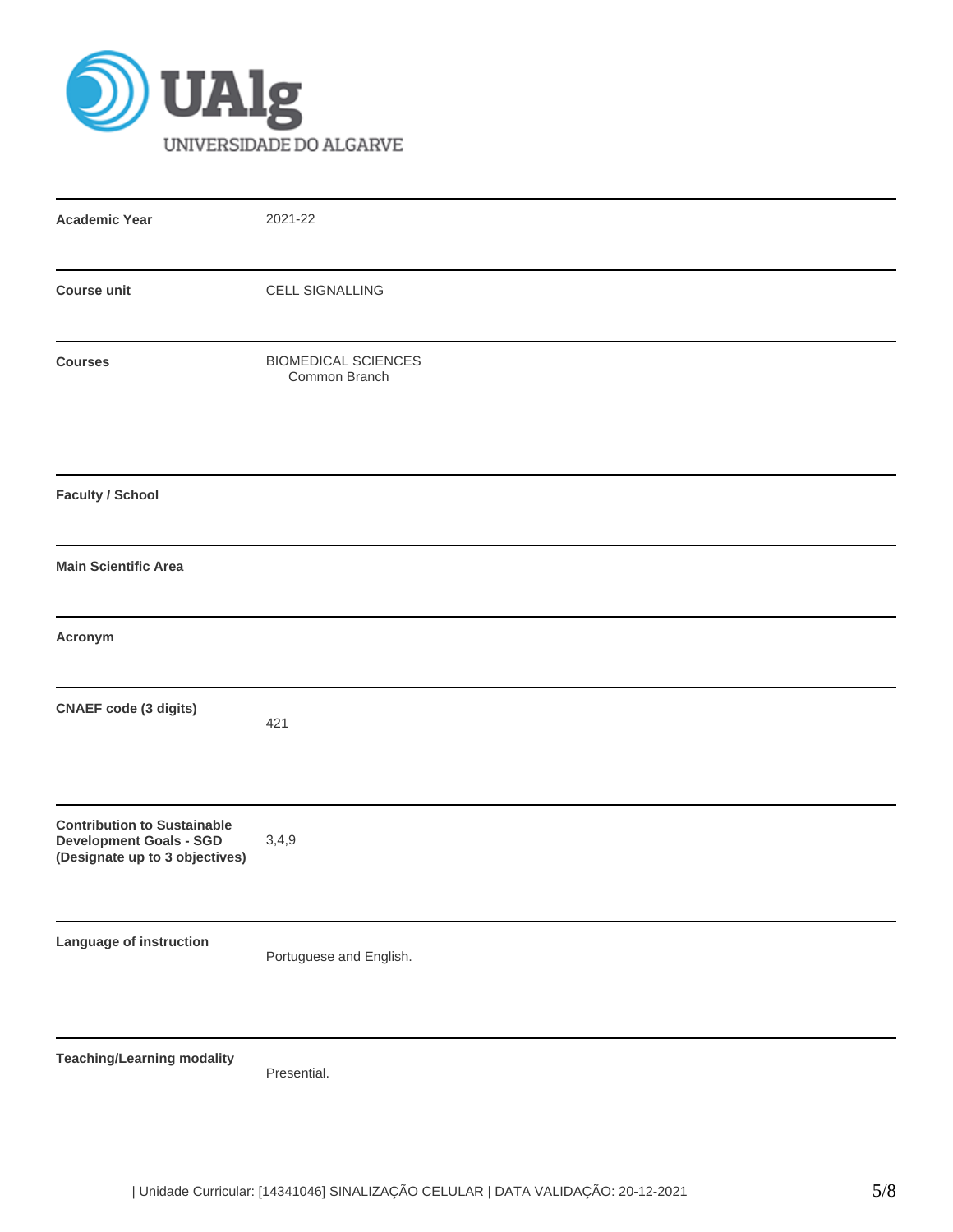

**Coordinating teacher** Inês Maria Pombinho De Araújo

| <b>Teaching staff</b>            | <b>Type</b> | <b>Classes</b> | Hours (*)    |  |
|----------------------------------|-------------|----------------|--------------|--|
| l Inês Maria Pombinho De Araújo  | S: T: TP    | T1: TP1: S1    | 15T; 5TP; 5S |  |
| Wolfgang Alexander Link          | S: T: TP    | T1:TP1:.S1     | 5T: 10TP: 5S |  |
| I SERGIO JERONIMO RODRIGUES DIAS |             | :S1            | 5S           |  |

\* For classes taught jointly, it is only accounted the workload of one.

| <b>Contact hours</b>  |    | TP  | <b>PL</b> | TC . | <b>S</b>            | Е  | ОT | O  | <b>Total</b>                                                                                                                       |
|-----------------------|----|-----|-----------|------|---------------------|----|----|----|------------------------------------------------------------------------------------------------------------------------------------|
|                       | 20 | 115 |           | ΠО   | ll10                | ПO |    | IЮ | 168                                                                                                                                |
|                       |    |     |           |      | Tutorial; O - Other |    |    |    | T - Theoretical; TP - Theoretical and practical; PL - Practical and laboratorial; TC - Field Work; S - Seminar; E - Training; OT - |
| <b>Pre-requisites</b> |    |     |           |      |                     |    |    |    |                                                                                                                                    |

no pre-requisites

#### **Prior knowledge and skills**

Cell Biology and Biochemistry.

## **The students intended learning outcomes (knowledge, skills and competences)**

Students should acquire a detailed knowledge of the molecular basis of the mechanisms involved in the control of cellular responses to internal and external factors capable of affecting their functioning. In this way, it is ensured that they understand signal transduction in a multicellular organism and how failures in that process can be the cause of functional disturbances or the genesis of a cancer cell. Simultaneously, it is intended that students develop competences in the interpretation of scientific articles published in international journals, as well as in their exhibition and presentation among peers. It is also the aim of this course that students acquire skills in identifying the current challenges in Biomedicine related to changes in cell signaling.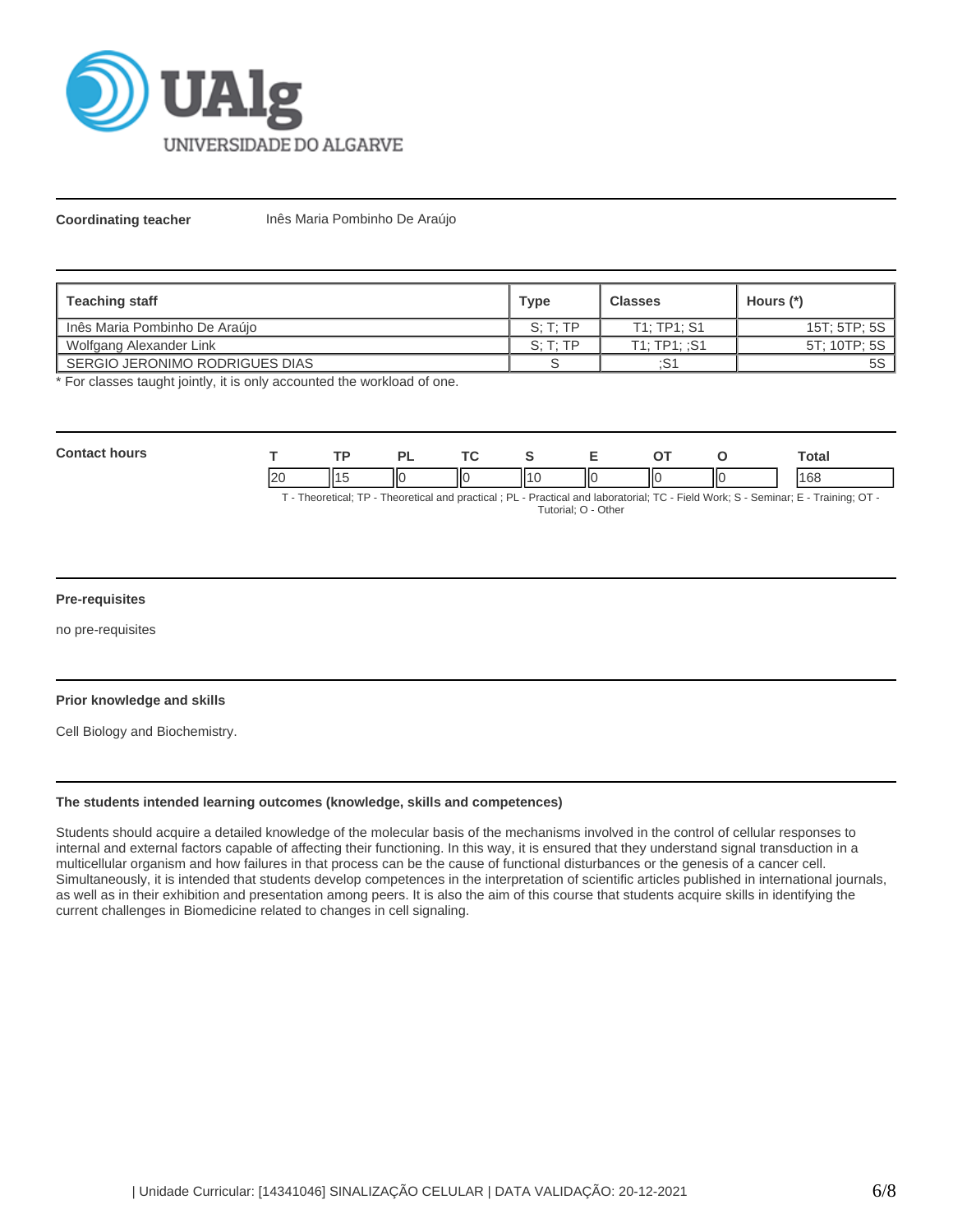

## **Syllabus**

FUNDAMENTAL PRINCIPLES OF CELL SIGNALING AND SIGNAL TRANSDUCTION: Signaling molecules (extra and intracellular); Secondary and tertiary messengers; Receptors (membrane and intracellular); Kinases and phosphatases; Post-translational modifications; adapter molecules; Signal processing and information flow.

SIGNALING PATHWAYS: calcium-mediated signaling; cyclic AMP pathway (and signaling by other cyclic nucleotides). Signaling via the MAP kinases pathway; PI3K-Akt pathway; mTOR pathway. Hedgehog and Wnt signaling. Signaling by proteolysis (Notch and others). Signaling by intracellular receptors. Other pathways.

SIGNALING PROCESSES: pathways that control cell proliferation; cell division, cell growth and metabolism; migration; cell specification; programmed cell death. Examples of signal processing (physiological and aberrant): signaling by sensory receptors, neurotransmission and cancer.

# **Teaching methodologies (including evaluation)**

1. Teaching methods

Theoretical classes: classes based on slide presentations and support literature.

Theoretical-practical classes: presentation and group discussion of papers.

Seminars: talks by researchers in signal transduction that allow for further consolidation of concepts acquired in other classes.

2. Attendance is mandatory for all classes (80% attendance of classes). Failing to meet the attendance criteria implies not being admitted to exam and not getting approval on this course.

# 3. Evaluation

The final grade (20/20, minimum of 9.5 for approval and in each evaluation element) is composed by the following elements:

- Written exam (50%)+ minitests (25%);

- Paper discussion (25%) in theoretical-practical classes.

It is mandatory to perform all elements of evaluation; failing to meet these criteria implies failing the course.